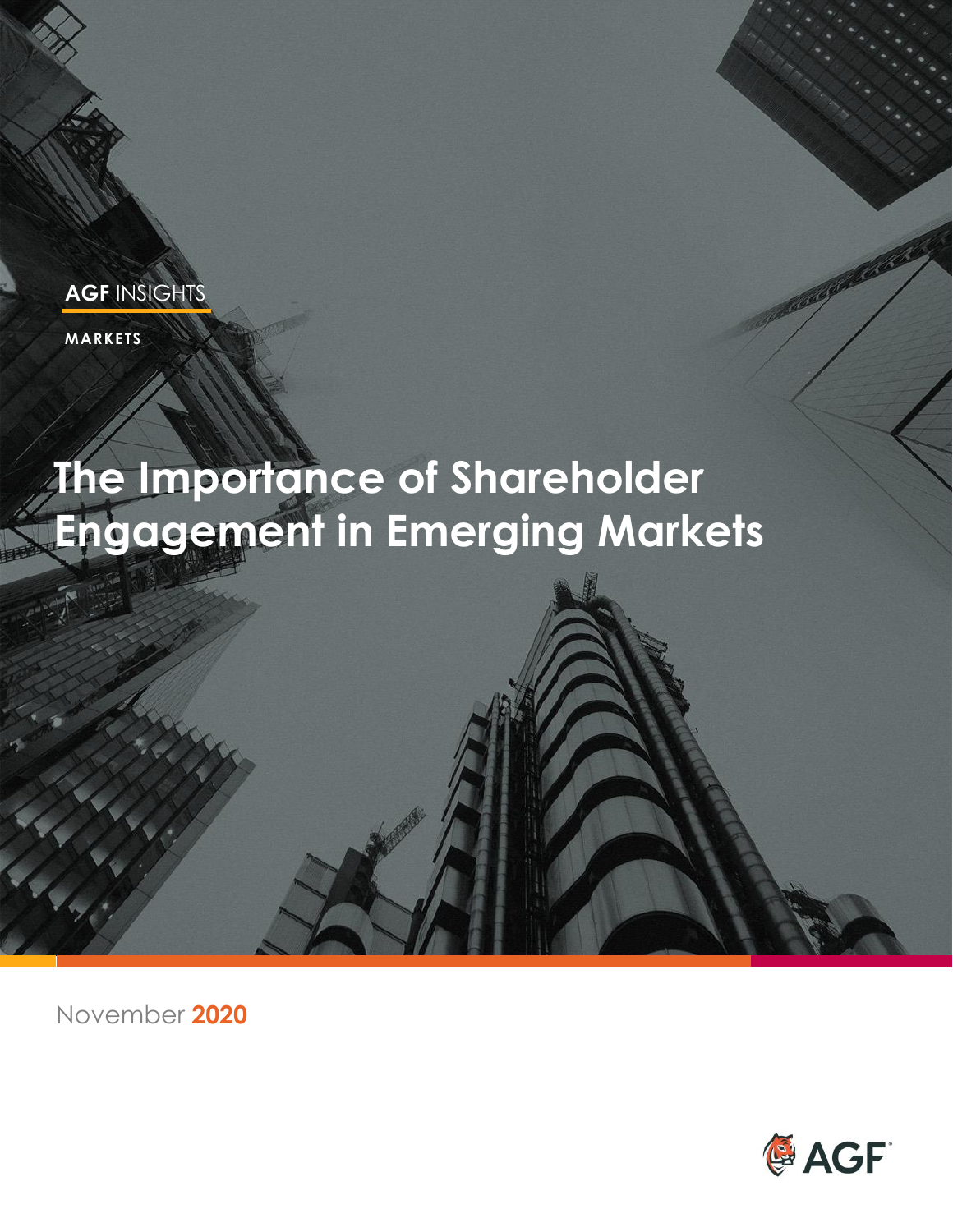



**Mark Weinberg, ASA, ACIA** Vice-President, Global and Emerging Markets Portfolio Specialist AGF Investments Inc.

*This paper highlights the importance of shareholder engagement in Emerging Markets where environmental, social and governance (ESG) data is sparse. We review third-party ESG rating agencies' role in advancing ESG investing globally but highlight caution in basing investment decisions on ratings alone. We have found limitations and inherent biases behind the analysis and ratings, including the lack of quality ESG data and the comparability between rating agencies. We thus conclude ESG integration with active shareholder engagement is more vital to understanding and analyzing a company's ESG issues.*

Over the last 30 years, Emerging Markets (EM) have experienced GDP growth of 24%, now accounting for almost 60% of the global total on a PPP basis<sup>1</sup>. Projections show that EM economies like Indonesia, Brazil and Mexico are likely to be larger than the U.K. and France on a PPP basis by 2050. This highlights the long-term attractiveness of the EM asset class, as evidenced by cumulative equity flows over the last two decades (Figure 1)<sup>2</sup>.



Cumulative equity flows (USD, billions)

Cumulative equity flows (USD, billions)

**Figure 1: EM growth advantage has attracted equity flows**

Source: EPFR Global, Country Flows Database, Morgan Stanley Research, November 4, 2020.



**Regina Chi, CFA®** Vice-President and Portfolio Manager AGF Investments Inc.

The economic growth advantage and rising institutional investor base have raised global awareness on issues such as worsening income inequality, child and forced labour in supply chains, human rights violations, water use and intensity, and heightened environmental issues. Importantly, these ESG issues could threaten economic development for developing countries and impact longterm sustainable returns for companies if not addressed.

Fortunately, interest in ESG investing has grown in popularity in recent years, with the value of global ESG assets doubling over four years and more than tripling over eight years to US\$40.5 trillion in 20203. While the bulk, and growth, of these assets are mainly tied to developed markets (DM), the sheer size of the EM asset class, together with increased attention from EM policymakers and global institutional investors (Figure 2), has resulted in a greater focus on ESG issues within EM.





Source: Schroders, De La Cruz, A., A. Medina and Y. Tang (2019). Owners of the World's Listed Companies' OECD Capital Market Series, Paris. Only EM countries are shown. Domestic and non-domestic institutional ownership, end 2017. Aggregate holdings of institutional investors as share of free float market capitalization. \* Free float market capitalization is estimated as being comprised of Institutional Investors plus Other Free-Float.

<sup>2</sup> pwc, The World in 2050, February 2017.

<sup>&</sup>lt;sup>1</sup> IMF, October 2020. Share of global total GDP for emerging market and developing economies estimated at 57.5% for 2020 based on purchasing power-parity (PPP).

<sup>&</sup>lt;sup>3</sup> Global Sustainable Investment Alliance, 2018 Annual Report.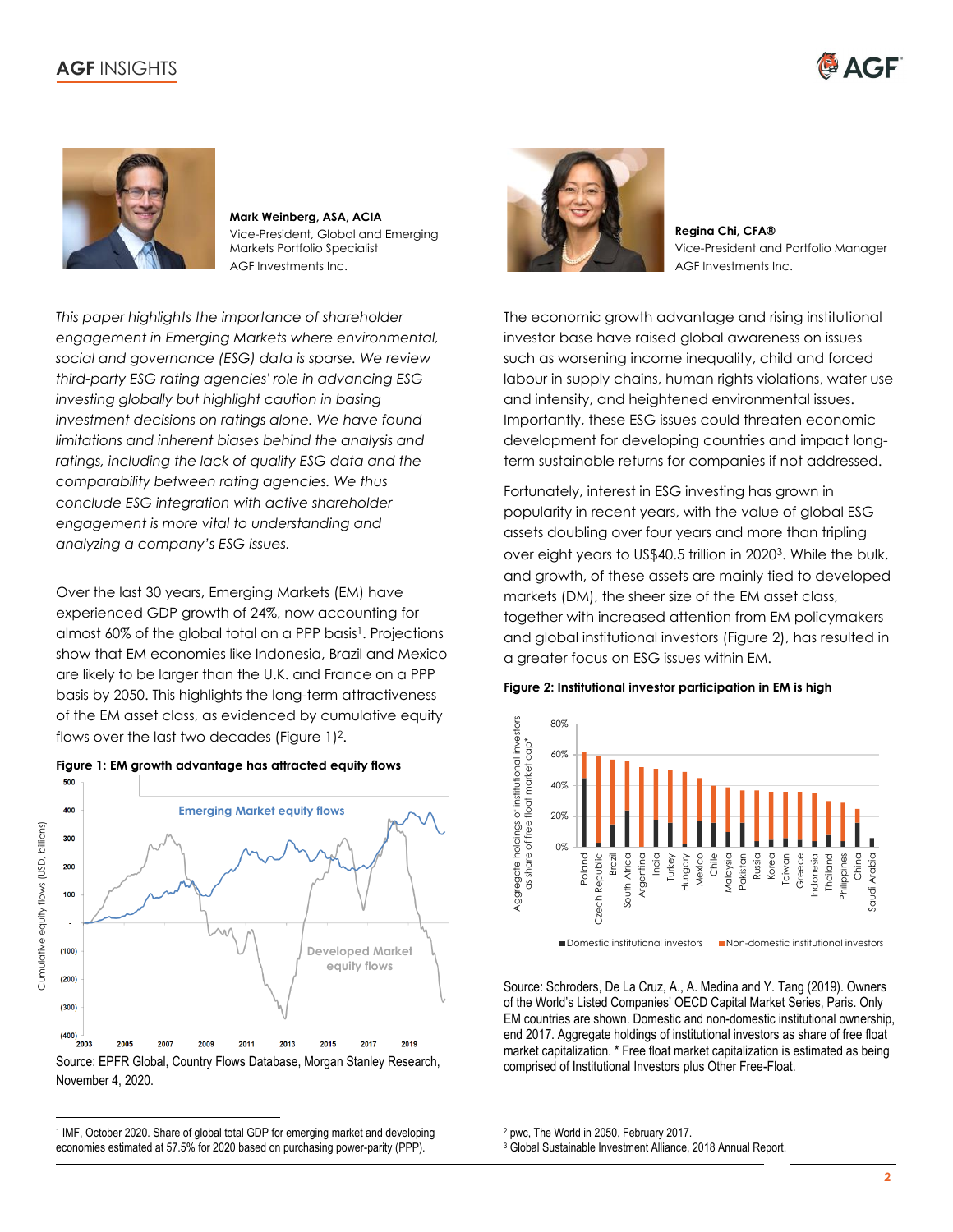

## **The lack of quality ESG data**

Despite the surge in ESG-focused funds and the improvement in ESG disclosures over the last several years, ESG data is still lacking in consistency, comparability and materiality. This largely stems from the fact that many countries do not have the necessary regulations to mandate ESG-related disclosures and reporting standards. However, the regulatory landscape has been improving in recent years. Through initiatives like Sustainable Stock Exchanges (SSE), regulators worldwide have been encouraging investor interest and participation in sustainable investing by instituting improved company disclosures on ESG performance and risks. While Europe is the furthest ahead in this regard, other countries are making progress as well.

In EM, reforms on urbanization, pollution, water stress and climate change are just some of the factors that increase pressure on policymakers to commit to addressing environmental concerns. China and India are leading the way. China aims to position itself as a leader in the global push to target climate change. The China Securities Regulatory Commission is making it mandatory in 2020 for all listed companies and bond issuers to disclose ESG risks associated with their operations. Additionally, the International Platform on Sustainable Finance (IPSF), launched in 2019, has initiated a dedicated working group on taxonomies co-chaired by China and the E.U. These two jurisdictions, along with India, also an IPSF member, already have classification systems for green finance products in place. The Securities and Exchange Board of India (SEBI) has been driving the green finance agenda, primarily by implementing sustainability reporting and disclosure regulations<sup>4</sup> . In 2012, SEBI made it mandatory for the largest 100 listed companies to publish an annual business responsibility report, and its disclosures were expanded for the largest 500 companies in 2015. Brazil, Hong Kong, India, Indonesia, Malaysia, Peru and South Africa have also improved ESG regulations with required reporting as a listing rule, annual sustainability reports and ESG-related training<sup>5</sup>.

While organizations such as the Sustainability Accounting Standards Board (SASB) and Task Force on Climaterelated Financial Disclosures (TCFD) are helping to standardize investment-related reporting, improved

corporate disclosures are also required. Without legislation and standardized reporting frameworks, it is at the discretion of each company to determine the ESG issues that are material to their business and decide what factors to report.

Another issue is that the vast majority of ESG disclosures are unaudited and therefore may not provide a holistic view of a company's ESG performance. These shortfalls make it more challenging for investment professionals who rely on quality ESG data. However, we believe that engagement provides an opportunity to gain additional insights that may not be voluntarily disclosed. This is important in EM where disclosures are typically weaker due to the lack of regulation, cultural differences or constraints on company resources – i.e. the people and time required to generate and publish the significant amount of data demanded by its stakeholders.

Increasing interest in ESG has given rise to numerous thirdparty ESG data and rating providers that investors are increasingly relying on for information, despite their many shortcomings.

## **Third-party ESG rating providers – a good starting point**

Increased focus on ESG issues and performance, and the significant amount of internal resources required to collect, analyze, rate and monitor each company, has inevitably given rise to several third-party ESG data and rating agencies that investors are increasingly relying on for information. The data collected by rating agencies uses a combination of questionnaires and public information. The agencies gather and assess lots of information about a company's ESG policies and practices, and then they analyze and score the company.

While the analysis and scores produced by ESG rating agencies can be helpful to reference during the early stages of company analysis, investors should be cautioned against basing investment decisions on thirdparty ratings alone. In the following section, we outline some of our concerns and reiterate why active engagement is so important:

**Data is backward-looking** – ESG data is a good starting point, but much of it is backward-looking.

<sup>4</sup> International Platform on Sustainable Finance, Annual Report, October 2020.

<sup>5</sup> Source: Sustainable Stock Exchanges Initiative.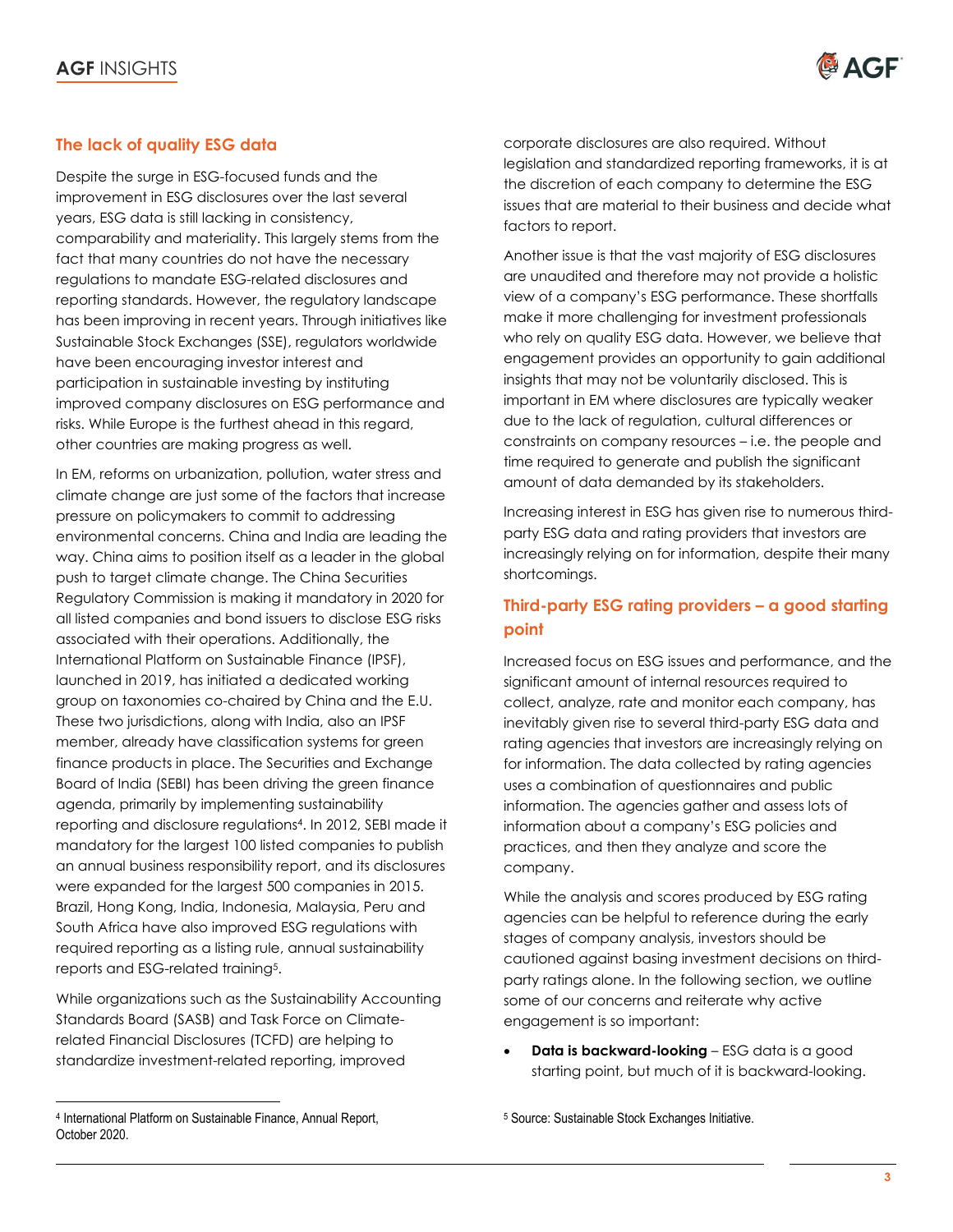

While it is useful to analyze a company's progress using many ESG data points, active managers require forward-looking analysis and ongoing engagement underpins this, especially in understanding and analyzing capital allocation decisions. Moreover, engagement develops a rapport between shareholders and company management due to the ongoing conversations about the company's developments and investors' feedback and concerns.

• **Lack of comparability between rating agencies and inherent biases** – ESG rating agencies have their own sourcing, research and scoring methodologies and subjective interpretations. This often leads to a wide disparity in ratings for the same company. CSRHub found that when comparing ESG ratings from MSCI and Sustainalytics for companies in the S&P Global 1200 Index, there was a weak correlation of 0.32 between the two firms' ratings (Figure 4).



#### **Figure 4: A wide dispersion in rating agency ESG scores**

Source: CSRHub. S&P 1200 equities, January 2015.

Compared to credit ratings, Moody's and S&P had a strong positive correlation (0.90). The difference is attributable to consistent information. Credit ratings are based on audited financial statements that have mandatory reporting requirements, contain financially material information and are comparable, while ESG ratings are based on unaudited and voluntary disclosures (in many jurisdictions) and often lack materiality and comparability.

Given the evolution of sustainability issues, the ongoing regulatory and legislative reforms across different jurisdictions and the numerous stakeholders involved, the variability between ESG ratings is likely to remain for the foreseeable future. For example, the COVID-19 pandemic has shifted stakeholder focus

from environmental to social issues, focusing on companies' actions to manage their employees, supply chains and local communities. It remains to be seen whether rating agencies will adjust their methodologies in light of the pandemic, potentially focusing on new factors or re-configuring the weights assigned to existing ESG factors. These societal events, which are difficult to predict, will likely further compound the inconsistency of ratings depending on how each provider approaches these issues.

- **Inherent biases** A significant concern with ESG ratings is the inherent biases, including institutional biases based on company size, geography and industry sector. In reviewing thousands of ESG ratings from major agencies, studies have found evidence of:
	- o company size bias larger companies typically maintain better ESG ratings. Often, this is a factor of greater resources available at larger companies, i.e. being able to devote more capital and people, which often leads to higher ESG ratings.
	- o geographic bias companies in regions with better reporting requirements typically have higher ratings, which may not reflect the true quality of ESG practices.
	- o industry sector bias rating agencies assign weights to E, S and G issues according to their industry, without factoring in company-specific risks, which can lead to industry-biased ratings.

These biases can distort an investor's ability to understand a company's actual ESG performance. This is not to say that the scores and reports published by rating agencies shouldn't be used as additional tools to aid in ESG integration. It is just to say that the methods used by rating agencies are fraught with subjective assessments and potential biases, contributing to rating variability between providers. Investors should, therefore, be mindful of their different methodologies and biases.

**Financial materiality** – Company disclosures generally lack financial materiality for several reasons. These may include the multitude of requests a company may receive from a broad stakeholder base or the lack of ESG regulatory frameworks in many jurisdictions. While organizations such as the SASB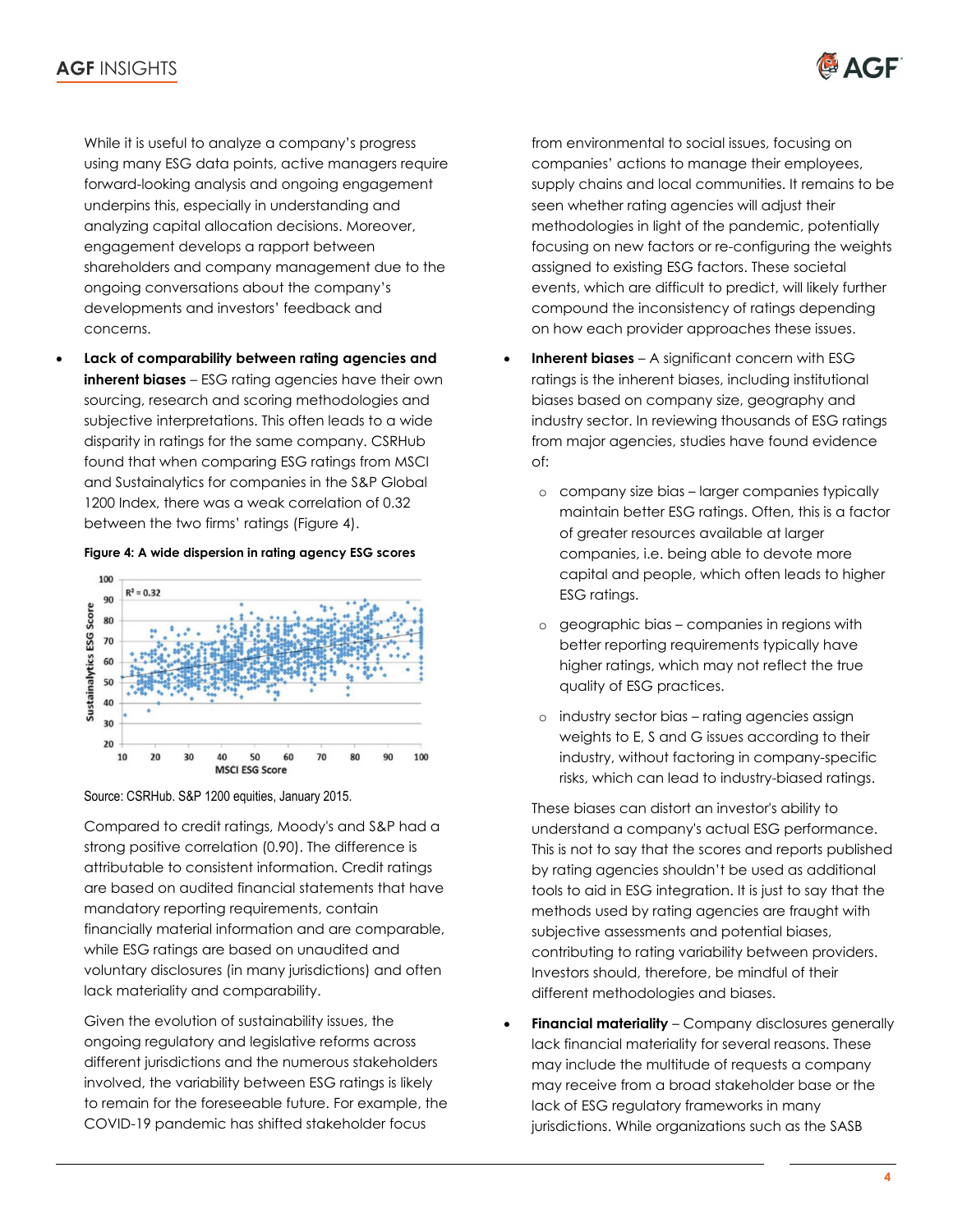**EXAGE** 

help companies, asset owners and asset managers focus on ESG issues that are financially material, these issues may not always be incorporated by analysts at ESG rating agencies or, if they are, can vary in the weight assigned to them. This, in turn, can impact a company's ESG rating and potentially alter an investor's assessment of a company and overall investment decision.

Investors should, therefore, use caution when basing decisions off overall ESG ratings. Investors should scrutinize the analysis and the data used in third-party reports and determine whether the ESG issues are financially material. Ongoing active engagement is strongly encouraged to gain additional insights and to verify any inconsistencies, errors and omissions in rating analysis.

## **Our approach: ESG integration and active engagement**

It has been our experience that considering ESG factors in the investment process improves long-term riskadjusted returns, mitigates ESG risks (thus reducing portfolio risk) and uncovers investment opportunities. Further, we believe that ESG analysis is most impactful when fully integrated within the fundamental investment research process. The integration of ESG combined with active engagement is a critical component of our ESG process that can add value to the investment process, especially in EM where there is generally less disclosure. Research has shown that while adopting ESG factors in DM positively impacts corporate financial performance in 38% of cases, the impact in EM is significantly higher, at 65% of cases (Figure 5), making a compelling case for ESG integration and active engagement in EM<sup>6</sup>.

#### **Figure 5: Relationship between ESG and corporate financial performance (% of studies with positive impacts)**



Source: Gunnar Friede, Timo Busch & Alexander Bassen, 'ESG and financial performance: aggregated evidence from more than 2000 empirical studies', Journal of Sustainable Finance and Investment, November 2015.

At AGF, we are committed to engaging with management on ESG issues to support and encourage improvement and foster positive change over time. Some of the insights we gain from our ongoing engagements with company management include gaining a deeper understanding of the company's material risk exposures, management quality and a company's strategic positioning. We want reassurance that companies can manage material ESG issues within their business and have a sustainable business model.

We combine individual and collaborative engagement efforts to achieve the best possible engagement result. While most company management meetings are conducted on a one-on-one basis, we recognize that collaborative engagement opportunities can add value to specific issues when we perceive that engaging collectively will be more successful than engaging individually. We also believe that collaborative engagement opportunities can effectively enhance industry standards and best practices. AGF Investments Inc. is a signatory and member of several organizations, including the UN Principles of Responsible Investment (UNPRI) and the Sustainability Accounting Standards Board (SASB).

We focus on ESG issues that are financially material to the company's long-term sustainability. In determining financial materiality, we believe the best approach is to leverage a combination of SASB's industry-specific

<sup>6</sup> Gunnar Friede, Timo Busch & Alexander Bassen, 'ESG and financial performance: aggregated evidence from more than 2000 empirical studies', Journal of Sustainable Finance and Investment, November 2015.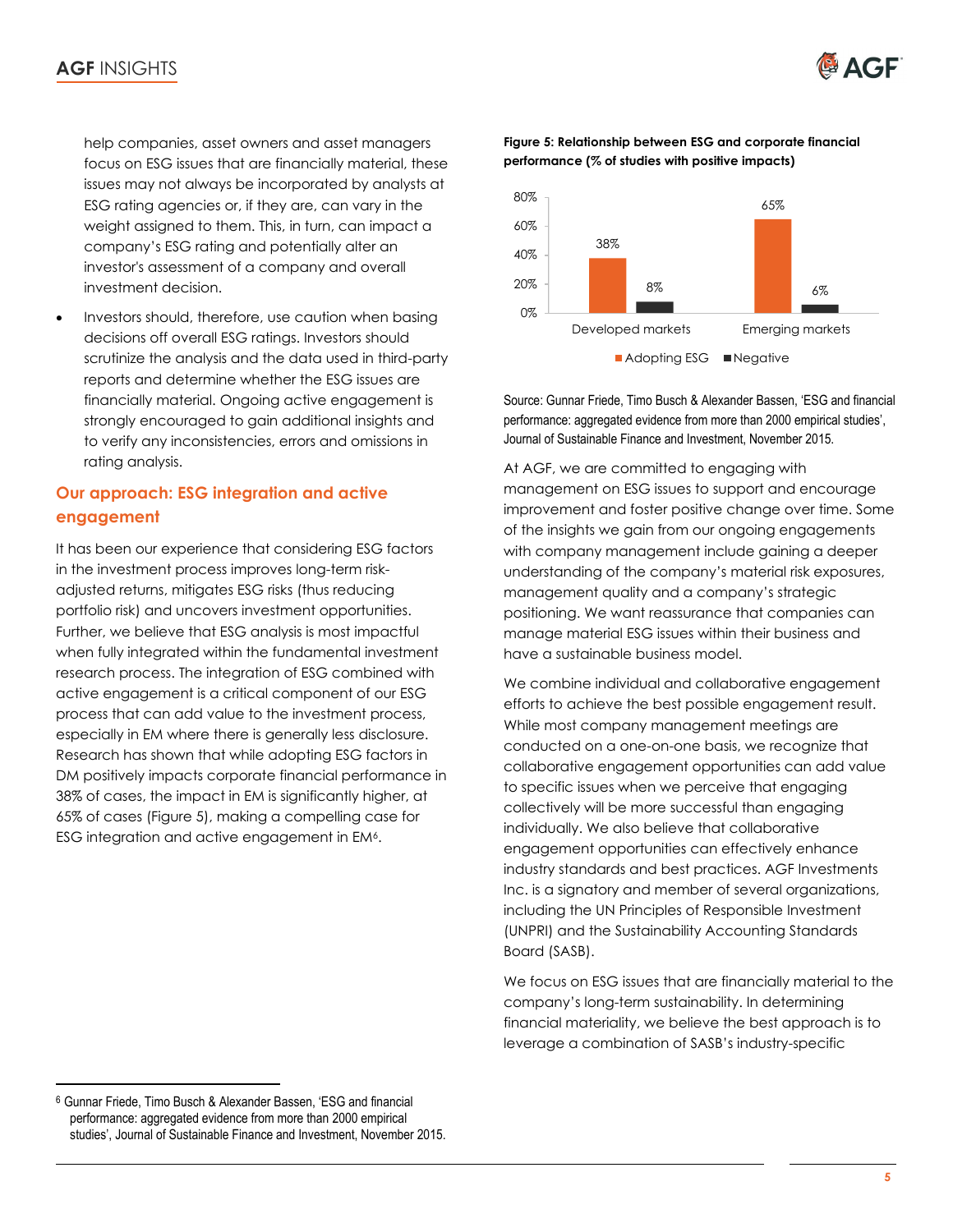

standards, third-party ESG data, the knowledge and experience of our analysts and active engagement. This approach provides a strong starting point in understanding the financial materiality of companyspecific ESG issues and incorporating them in our financial forecasts.

It has been our experience that our analysts retain a greater depth of knowledge of the companies and sectors within their coverage compared to the analysts at third-party rating agencies, owing to either less experience or being spread too thinly. As such, we believe that our analysts are better able to assess the materiality of ESG risks and opportunities and the impact they would have on the valuation and the long-term sustainability of the company. For this reason, we do not take ratings at face value. Instead, we use ESG data from several sources, including rating agencies, to form a mosaic of material sustainability data that is integrated within our fundamental research process. Further, by covering both Developed and Emerging Markets, our analysts can provide an additional layer of insight when conducting fundamental research and interpreting and comparing material ESG issues across companies globally. For example, ESG issues in EM can differ from DM. State-owned enterprises and family-owned and controlled businesses are quite prevalent in EM. While this is not an ideal ownership structure from a minority shareholder point of view, it can be beneficial for shareholders if these long-term employees with a vested interest in the company create shareholder value over time.

By incorporating material ESG issues in our valuation framework and financial forecasts, we become more aware of a company's risk-reward profile, given its company-specific merits. Further, by understanding a company's capital allocation decisions on specific ESG issues (e.g. supply chain management, capital expenditures, etc.), we gain a deeper understanding of a company's ability to grow economic profits, which can impact the future value of the stock.

We prefer a combined approach of active engagement and ESG integration as opposed to exclusions or negative screening. For example, EM investors must consider unique conditions and challenges to ESG investing that can be differentiated from Developed Markets. One potential challenge to employing more straightforward sustainable investment strategies such as negative

screening is the potential for shallow markets, which can prevent excluding industries or sectors without eliminating a considerable portion of the investable universe. Exclusions can also create unintended consequences, such as style, industry, geographic or market cap biases within the portfolio. Employing ESG negative or exclusionary screens based on ratings is also more complicated given the lack of reliable data, especially if the data contains errors or omissions.

On several occasions, it has been our experience when engaging with companies that management teams have expressed their frustration over incorrect or omitted data in ESG rating reports or ESG rating agency analysts have misunderstood their business model. These issues could stem from a variety of reasons. For example, rating agencies do not typically engage with companies the way investors would. If a rating agency cannot find a specific ESG-related policy, it would not typically contact the company to acquire the documentation, and thus, it would not be used in its analysis, whether the policy exists or not. This can have a negative impact on the company's score or rating. These inconsistencies can skew weightings for material ESG issues, as well as ESG scores and ratings. We believe these inconsistencies underscore the importance of engagement as it provides the ability to gain an information edge and the potential for an improved line of sight into the risks and opportunities that a company may face.

One example of where we gained additional insight was through our engagement with Ping An Insurance (Group) Co. of China, Ltd., a financial conglomerate and the high-quality life insurer in China. Management stated its disagreement with the framework used by a rating agency to assess the company's score and overall rating. Because the company is a financial conglomerate with diversified business lines in life and non-life insurance operations, a securities division, a trust company and bank subsidiaries, management articulated a one-sizefits-all framework used by the rating agency was inaccurate. We encouraged management to reach out to the rating agency to convey its opinions and clear up any inconsistencies. While we continue to engage with Ping An on various ESG issues, including disclosures, we are encouraged that the company's ESG rating has since improved.

Another example is Haier Electronics Group Co. Ltd. (Haier), a leading manufacturer of washing machines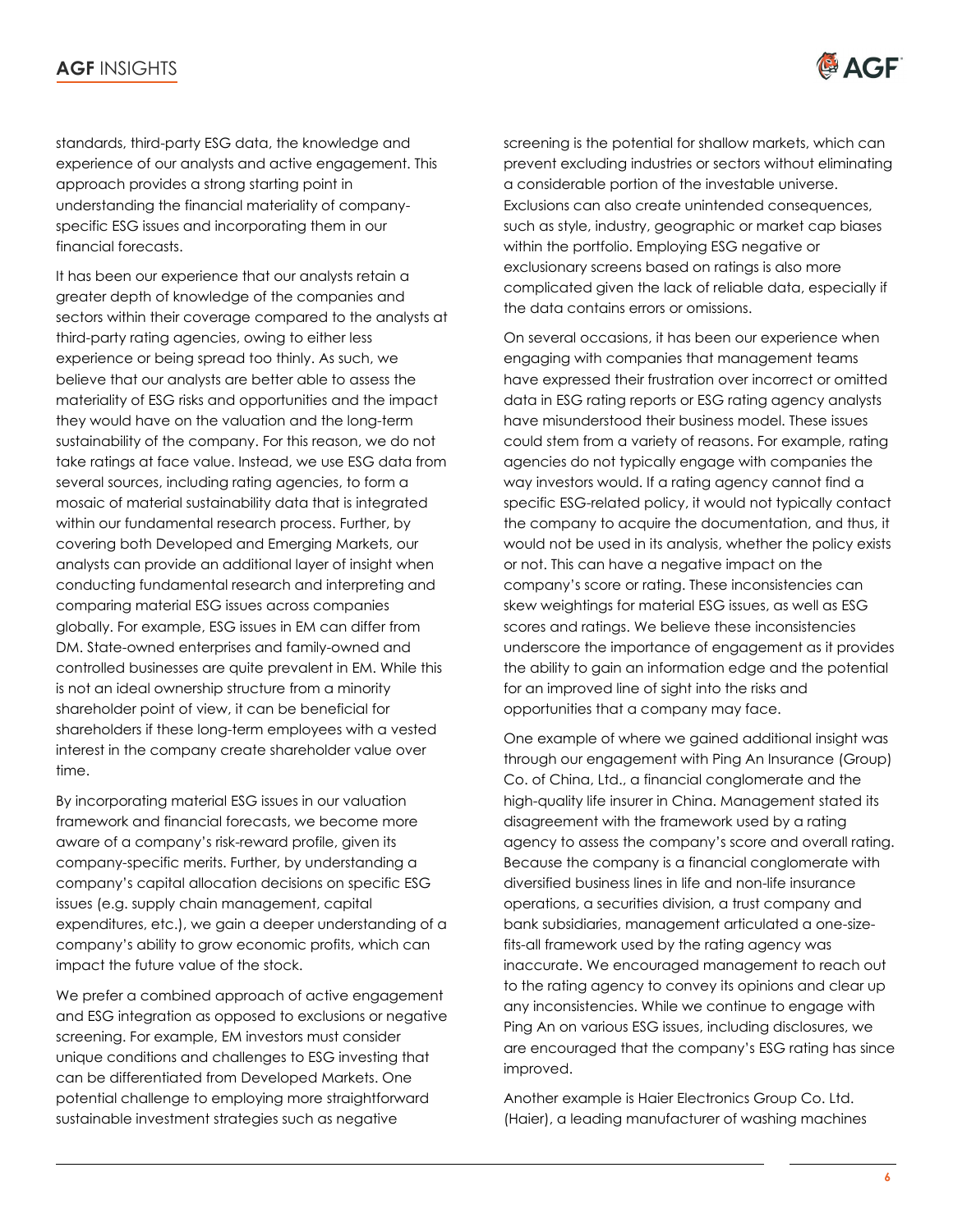

and water heaters, and a leading integrated channel service provider of home appliances to rural areas in China. In one of our engagements with management, we discussed the company's weak ESG rating prescribed by one of the rating agencies. Management advised us that there were errors in the report, clarifying that the rating agency had cited issues related to poor labour practices and the company's procurement of raw materials. We advised the company to engage with the rating agency. Management stated that it had shared its strict labour evaluation system with the rating agency and provided its raw materials' procurement process. Positively, Haier's ESG rating subsequently improved. Encouragingly, in preparation for stricter ESG rules in 2021 set forth by the government, the company has formed a special ESG committee at the Board of Directors level to provide oversight to their ESG initiatives.

### **Conclusion**

The economic growth advantage in EM will likely attract further investment flows in the years ahead. The rising importance of sustainable investing and the increasing participation by institutional investors in EM financial

markets should pressure policymakers and companies to improve regulations and policies around ESG disclosures.

Given that EM represents a heterogeneous set of markets leading to vast local differences across countries, active shareholder engagement becomes even more important where quality data is less available. We believe investors can use ESG issues to differentiate companies, providing investment opportunities and the ability to reduce portfolio risk. Engagement with management can help gain additional insights into important topics such as company strategy, capital allocation decisions and how ESG risks and opportunities are managed. Finally, engagement can also provide an opportunity to help companies become better corporate citizens and improve their ESG profile, potentially leading to higher long-term risk-adjusted returns.

While ESG rating agencies can offer value from the ESG data they provide, we caution investors using ratings without the proper analysis. We also encourage using multiple data sources and rating providers due to the lack of quality data, the difficulty in comparing rating agencies and the inherent biases behind the ratings and analysis.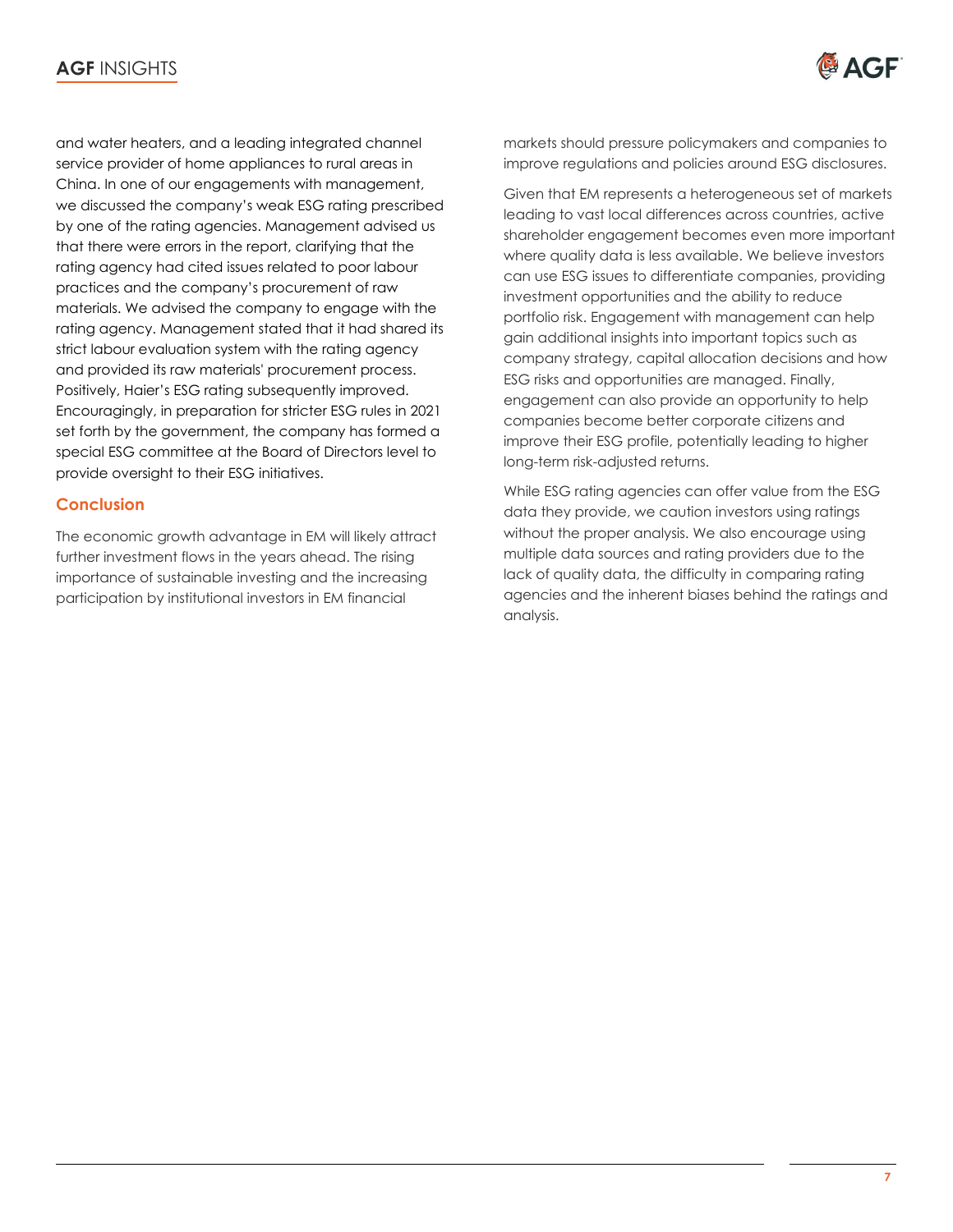

The commentaries contained herein are provided as a general source of information based on information available as of October 30, 2020 and should not be considered as personal investment advice or an offer or solicitation to buy and / or sell securities. Every effort has been made to ensure accuracy in these commentaries at the time of publication, however accuracy cannot be guaranteed. Market conditions may change and the manager accepts no responsibility for individual investment decisions arising from the use or reliance on the information contained herein.

The views expressed in this document are those of the author and do not necessarily represent the opinions of AGF, its subsidiaries or any of its affiliated companies, funds or investment strategies.

References to specific securities are presented to illustrate the application of our investment philosophy only and are not to be considered recommendations by AGF Investments. The specific securities identified and described herein do not represent all of the securities purchased, sold or recommended for the portfolio, and it should not be assumed that investments in the securities identified were or will be profitable.

Past performance is not necessarily a guide to future performance. The value of investments and the income from them can fall as well as rise. Investments denominated in foreign currencies are subject to fluctuations in exchange rates, which may have an adverse effect on the value of the investments, sale proceeds, and on dividend or interest income. Investors may not necessarily recoup the full value of their original investment. Investors should be aware that forward looking statements and forecasts may not be realised.

AGF Investments Inc. ("AGFI") has been a signatory to the PRI since December 2015 and is a sustaining member of the Responsible Investment Association. To view AGFI's PRI signatory page, please [click here.](https://www.unpri.org/signatory-directory/agf-investments-inc/2001.article)

The MSCI information may only be used for your internal use, may not be reproduced or redisseminated in any form and may not be used as a basis for, or a component of, any financial instruments or products or indices. None of the MSCI information is intended to constitute investment advice or a recommendation to make (or refrain from making) any kind of investment decision and may not be relied on as such. Historical data and analysis should not be taken as an indication or guarantee of any future performance analysis, forecast or prediction. The MSCI information is provided on an "as is" basis and the user of this information assumes the entire risk of any use made of this information. MSCI, each of its affiliates and each other person involved in or related to compiling, computing or creating any MSCI information (collectively, the "MSCI Parties") expressly disclaims all warranties (including, without limitation, any warranties of originality, accuracy, completeness, timeliness, noninfringement, merchantability and fitness for a particular purpose) with respect to this information. Without limiting any of the foregoing, in no event shall any MSCI Party have any liability for any direct, indirect, special, incidental, punitive, consequential (including, without limitation, lost profits) or any other damages. [\(www.msci.com\)](http://www.msci.com/)

AGF Investments is a group of wholly owned subsidiaries of AGF Management Limited, a Canadian reporting issuer. The subsidiaries included in AGF Investments are AGF Investments Inc. (AGFI), AGF Investments America Inc. (AGFA), AGF Investments LLC (AGFUS) and AGF International Advisors Company Limited (AGFIA). AGFA and AGFUS are registered advisors in the U.S. AGFI is registered as a portfolio manager across Canadian securities commissions. AGFIA is regulated by the Central Bank of Ireland and registered with the Australian Securities & Investments Commission. The subsidiaries that form AGF Investments manage a variety of mandates comprised of equity, fixed income and balanced assets.

#### Conflicts of Interest & Share Ownership Policy

AGF International Advisors Company Ltd., its employees, directors or related companies, may have a shareholding in the securities (or related investments/ derivatives) of certain companies covered in this report, or may provide/ solicit investment banking or other services to/ from them. It is noted that research analysts' remuneration is impacted upon by overall firm profitability and accordingly may be affected to some extent by the revenues arising from AGF International Advisors Company Ltd.'s portfolio management team which may derive in part from the recommendations or views in this report. Notwithstanding, AGF International Advisors Company is satisfied that the objectivity of views and recommendations contained in this report has not been compromised.

® The "AGF" logo is a registered trademark of AGF Management Limited and used under licence

**This document may not be reproduced (in whole or part), transmitted or otherwise made available to any other party without the prior written consent of AGF Investments Inc.**

Originally Published: November 16, 2020 Republished: December 2021 (disclaimer updates)